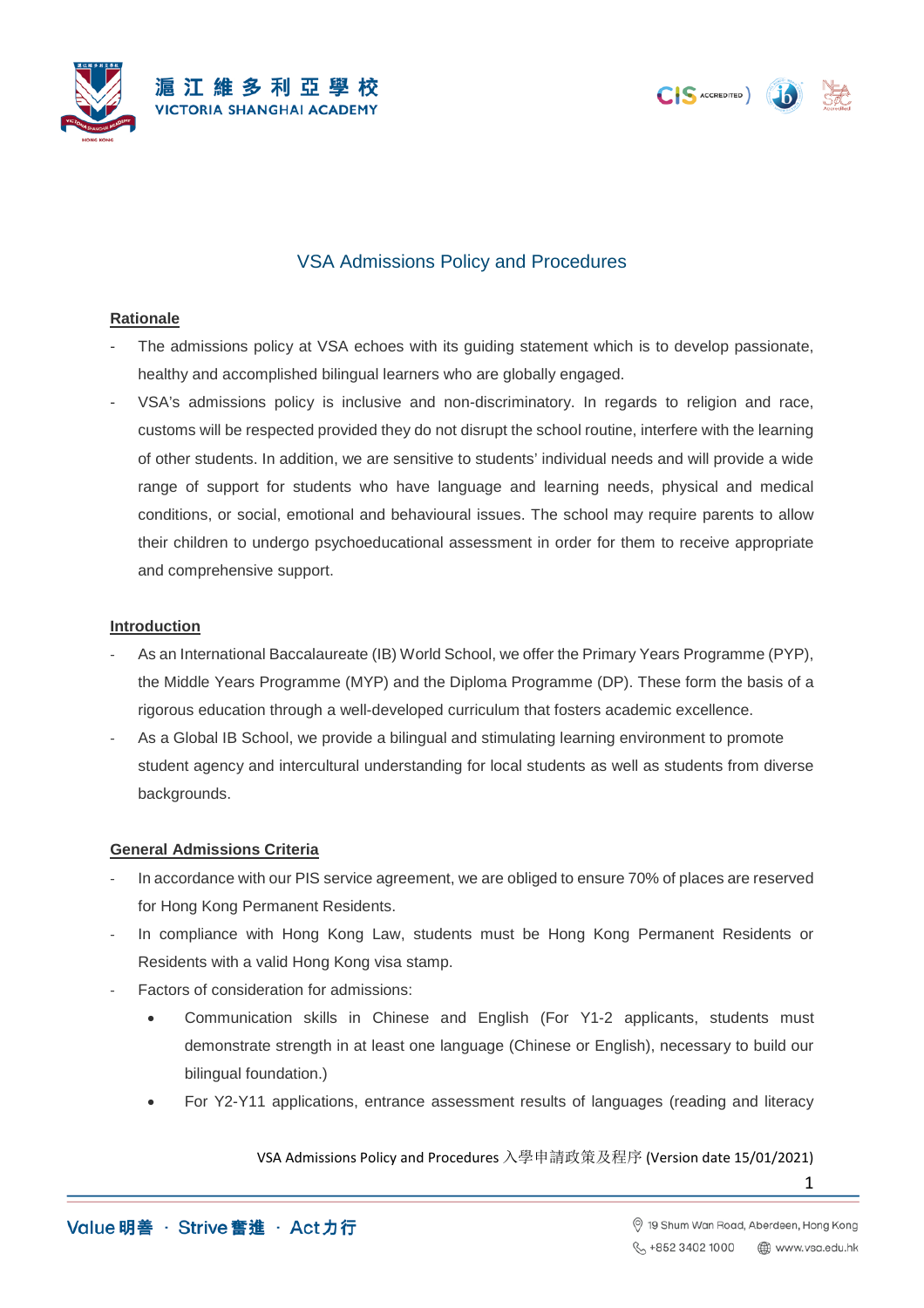



skills in both Chinese and English) and Mathematics

- Others such as critical thinking, logical response, etc. to see if applicants have the right profile to be active partners in learning who will positively contribute to our learning community
- Reference from previous school, such as Victoria kindergarten survey form, school reports, school reference letter
- Admission procedures are tailored to different age groups across the school.

### **Priority in the admissions process**

- In the case of candidates of similar calibre, considerations may be given to parties who have strong bonding with the VSA community, such as but not limited to
	- nominees of debenture holders,
	- nominees of school board members,
	- children of VSA staff,
	- siblings of VSA students,
	- students from our feeder kindergartens,
	- child of alumni.

## **Application results release**

- Application results are released within 4 weeks from the assessment and/or parent interview date (whichever is later) and will fall into any one of the following categories :
	- acceptance
	- second interview (in the case of primary application)
	- waitlist
	- decline

## **Procedure**

### **Year 1 Admissions**

Applications for Year One admissions are accepted from October each year. Parent information evening is in early February of the preceding year e.g. February 2020 for admission in August 2021.

VSA Admissions Policy and Procedures 入學申請政策及程序 (Version date 15/01/2021)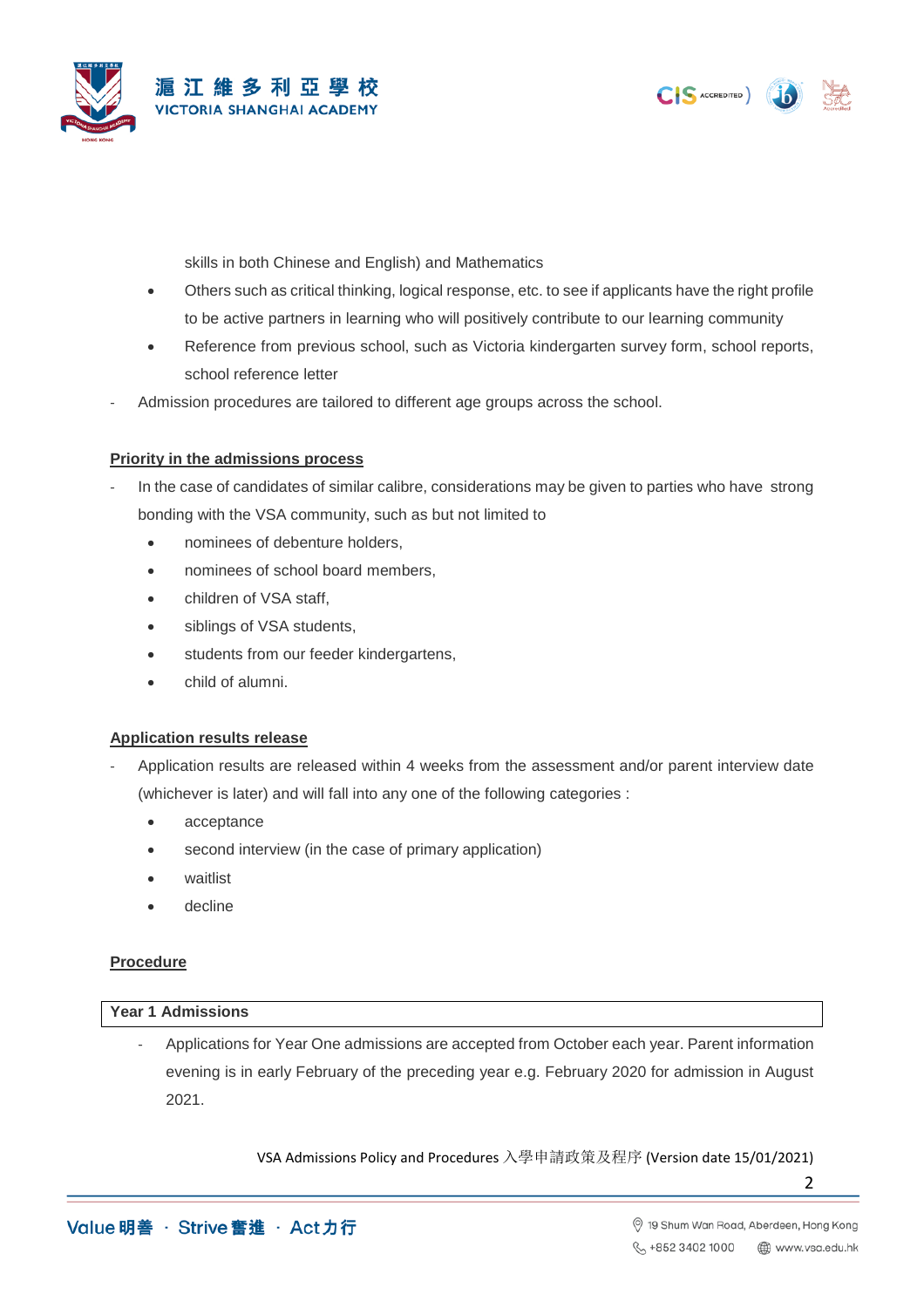



- The deadline for application is March in the same year as the parent information evening e.g. March 2020 for August 2021 admission.
- No late applications will be accepted, unless in the case of debenture holders.
- Priority is given to student applicants from Victoria kindergartens or debenture holders.
- New students entering Victoria Kindergartens K3 are also eligible to apply for admissions to Year One (for the following academic year). However, the applicants will only be notified for acceptance when a vacancy arise.
- Students that miss the original interview because of illness may be interviewed in the following weeks following submission of a medical certificate.
- Following the interviews, there will be four categories:
	- 1. Acceptance
	- 2. Students to be given second interview to be held in June or September. Second interviews will only be offered to siblings and/or debenture holders. At the interviews in September, students that have entered K3 classes and late debenture holders will also be interviewed
	- 3. Waitlist
	- 4. Decline

## **Parent interviews:**

- Parents of approximately 230 candidates will be invited for parent interviews.
- Parents of candidates who have siblings at VSA do not need to be interviewed.

### **Parent Tours:**

Will be open to any interested parents.

## **Year 2 – 11 Admissions**

## **Introductory Meetings and School Tours:**

Introductory meetings for prospective parents and students are organized on selected dates during the academic year. Schedule is available for parents' booking online. There will be a guided school tour and Q&A session in each scheduled event.

## **Application:**

VSA Admissions Policy and Procedures 入學申請政策及程序 (Version date 15/01/2021)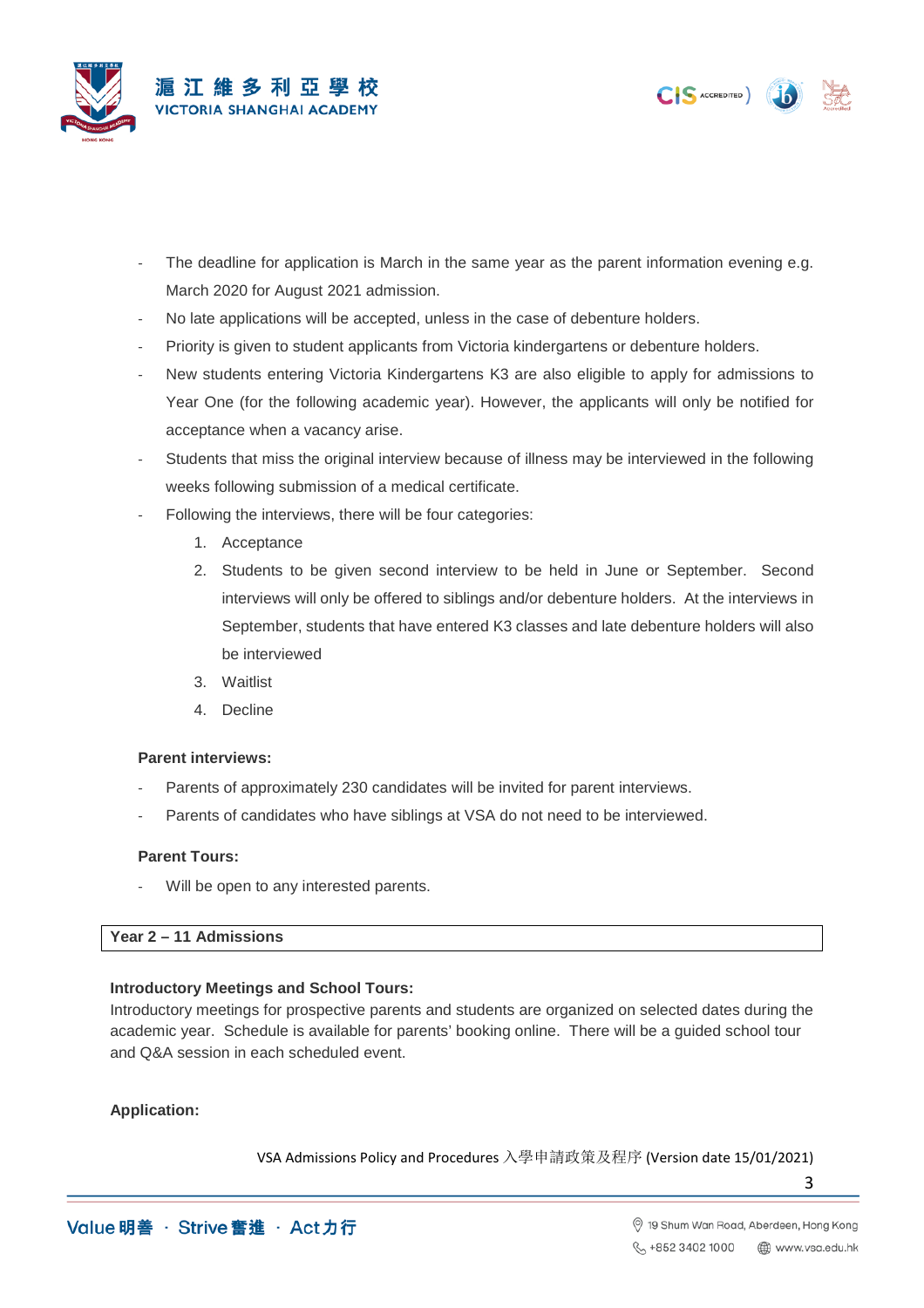





Online application can be submitted with the following:

- A passport size of applicant's photo
- A copy of applicant's HKID Card / Birth Certificate / Passport (for a non-local child, please also provide a copy of the Immigration Endorsement on his/her passport showing the expiry date of visa/entry permit)
- A copy of the applicant's report cards for the last two years
- Non-refundable application fee of HK\$1000

## **Entrance Assessment:**

Applicants will be invited to an interview if a school place is available.

## *Year 1*

All applicants are interviewed in a group setting (in English and Putonghua). Shortlisted students and parents are invited to attend a parent interview with a member of the Senior Management Team.

# *Year 2 – Year 11*

Applicants need to take written assessments for Chinese language, English language and mathematics. They also need to attend interviews in English and Putonghua. Preliminary parent interview is arranged for MYP and DP applicants on the date of written assessment. Based on written assessment results, shortlisted students' parents (PYP, MYP, DP) will be invited on a latter date to attend a more in-depth parent meeting with a member of the Senior Management Team.

VSA Admissions Policy and Procedures 入學申請政策及程序 (Version date 15/01/2021)

Value 明善 · Strive 奮進 · Act 力行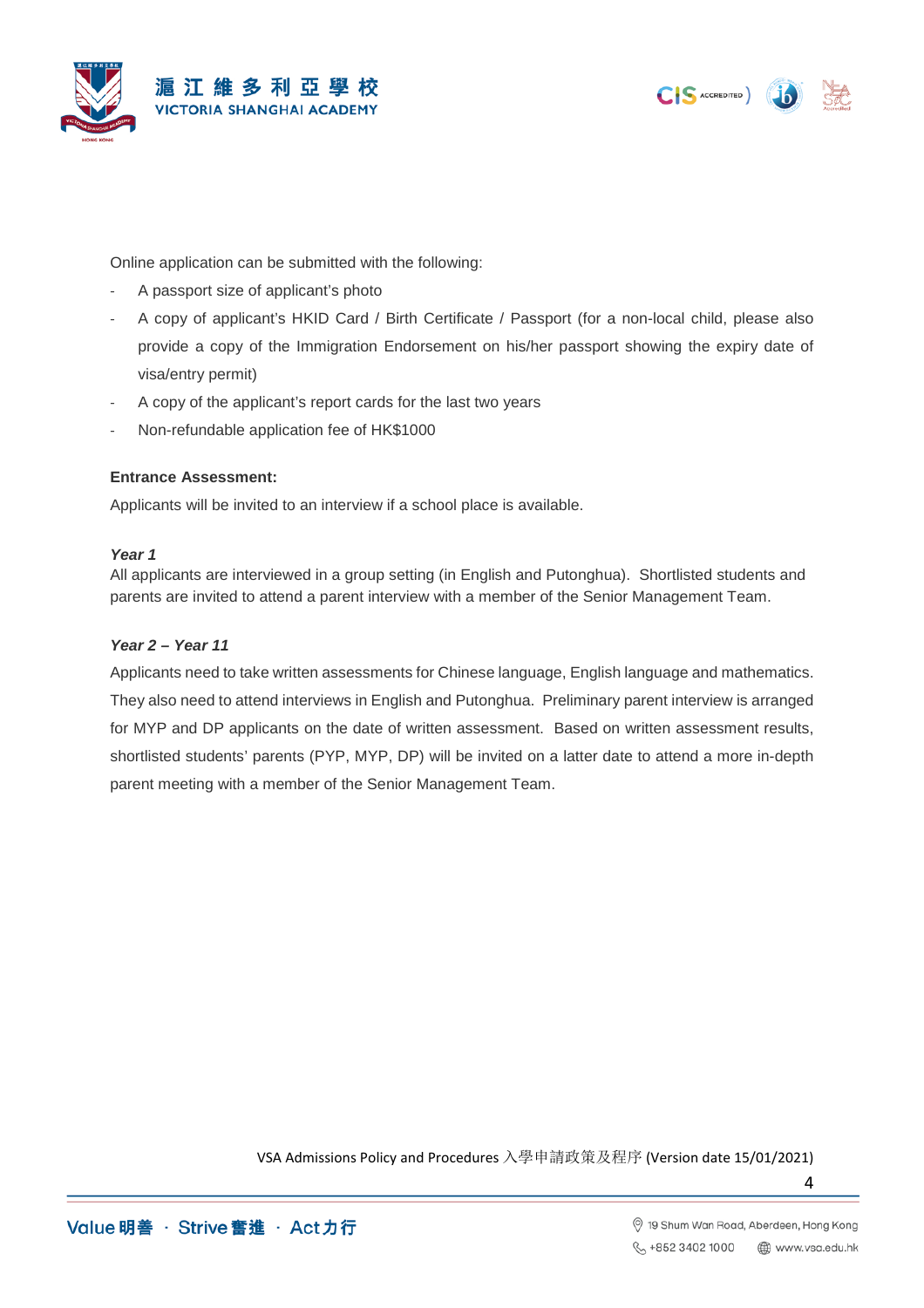





# **Age Requirements:**

| Programme                               | <b>Grade Level</b> | Minimum Age<br>(by August of year of entry) |
|-----------------------------------------|--------------------|---------------------------------------------|
| <b>Primary Years</b><br>Programme (PYP) | Year 1             | 5 years 8 months                            |
|                                         | Year <sub>2</sub>  | 6 years 8 months                            |
|                                         | Year <sub>3</sub>  | 7 years 8 months                            |
|                                         | Year 4             | 8 years 8 months                            |
|                                         | Year <sub>5</sub>  | 9 years 8 months                            |
| Middle Years Programme<br>(MYP)         | Year <sub>6</sub>  | 10 years 8 months                           |
|                                         | Year <sub>7</sub>  | 11 years 8 months                           |
|                                         | Year <sub>8</sub>  | 12 years 8 months                           |
|                                         | Year 9             | 13 years 8 months                           |
|                                         | Year 10            | 14 years 8 months                           |
| Diploma Programme<br>(DP)               | Year 11            | 15 years 8 months                           |
|                                         | Year 12            | Application not available                   |

VSA Admissions Policy and Procedures 入學申請政策及程序 (Version date 15/01/2021)

Value 明善· Strive 奮進 · Act 力行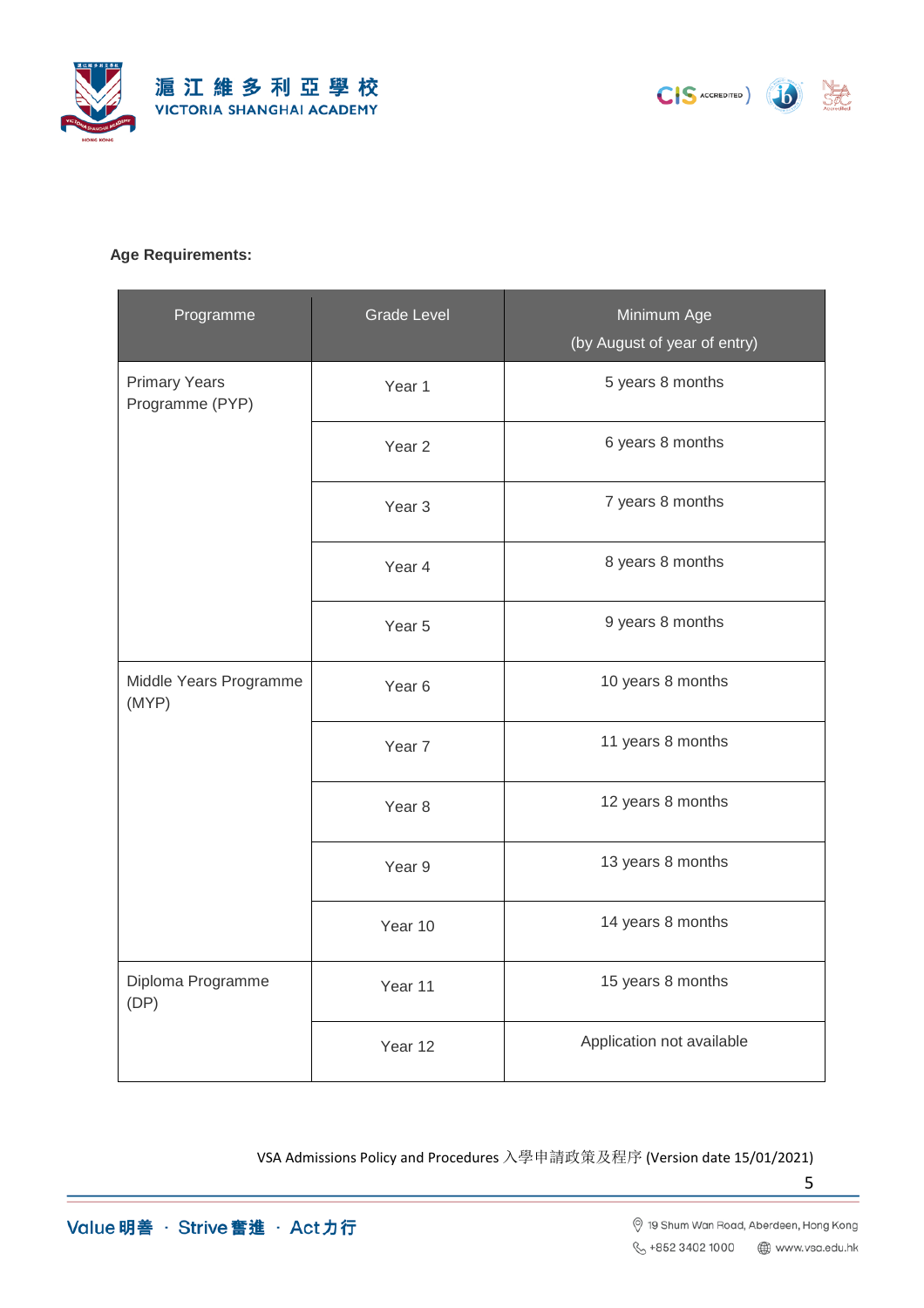





# **入學申請政策及程序**

### **基本理念**

- − VSA 的入學申請政策本著學校願景及辦學使命,培育樂學進取、身心健康、學有所成的,擁有全球 視野的雙語學習者。
- − VSA 採取共融及平權的入學政策。我們尊重任何不干擾學校常規及其他學生學習的宗教或民族習俗。 此外,我們非常重視學生的個別需求,學校會按學生的語言及學習需要、健康狀況、社交、情緒及 行為問題提供多元化的支援。學校或會要求家長安排學生參與教育心理評估,讓學生得到適當及全 面的協助。

## **簡介**

- − 作為一所國際文憑(IB)世界學校,我們開辦小學項目(PYP)、中學項目(MYP)及預科項目 (DP),以完善的課程作為嚴謹教育的基礎,促進卓越的學術成就。
- ←為一所全球認可的 IB 學校,我們為本地及不同文化背景的學生提供雙語和具啓發性的學習環境, 以培養學生的責任感及跨文化意識。

## **取錄準則**

- − 根據學校的獨立私校服務同意書,我們須確保百份之七十的學位給予香港永久性居民。
- − 根據香港法律,學生必須為香港永久性居民或持有有效的香港居留簽証。
- 録取考慮因素
	- 中文及英文溝通技巧(1 至 2 年級申請者必須能流利使用其中一種語言(中文或英文),以 建立雙語基礎。)
	- 2 至 11 年級申請者的語文(中文及英文的閱讀和寫作技巧)及數學入學評估成績
	- 其他如批判性思考及邏輯思維等,以檢視申請者能否積極參與我們的學習社群
	- 曾就讀學校的參考,如維多利亞幼稚園問卷調查、學校成績表及學校推薦信
- 録取準則按不同年齡組別而定

## 優先錄取程序

- 如申請者表現相約,學校或會向與 VSA 社群有緊密聯繫的一方給予優先權, 包括但不限於
	- 獲債券持有人提名的學生
	- 獲校董會成員提名的學生

VSA Admissions Policy and Procedures 入學申請政策及程序 (Version date 15/01/2021)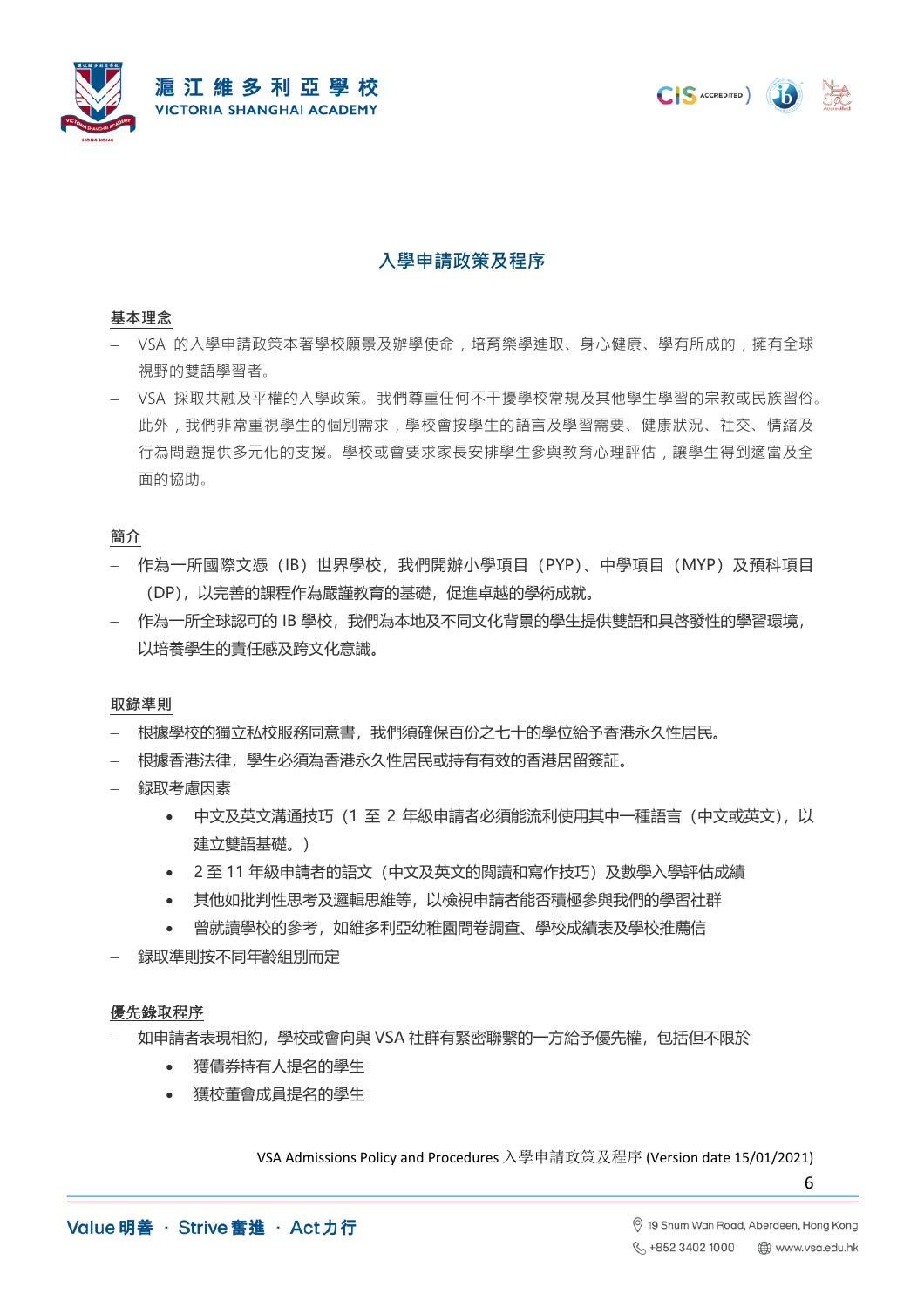





- 本校教職員的子女
- 本校學生的兄弟姊妹
- 附屬幼稚園的畢業生
- 校友的子女

# 公佈申請結果

- − 申請結果於完成評估及/或面見家長後(較遲一項)的四週內公佈,結果將為以下其中一類:
	- 獲錄取
	- 次輪面試(首次申請)
	- 候補名單
	- 不獲錄取

# **入學申請程序**

**一年級入學**

- 每年 10 月開始接受小一入學申請。家長資訊晚會於入學前一年的 2 月初舉行,例如 2021 年 8 月入學可參加 2020 年 2 月的家長資訊晚會
- 報名截止日期為該家長資訊晚會同年度的 3 月,例如 2021 年 8 月入學,報名截止日期為 2020 年 3 月
- 除債券持有人申請外,所有逾期申請概不受理
- 維多利亞幼稚園學生或債券持有人提名的學生將享優先錄取機會
- 新入讀維多利亞幼稚園 K3 的學生亦可申請小一(下一學年), 惟需待有空缺才會被錄取
- 若學生因病缺席面試,校方將於申請人提交醫生証明後的接續數週內安排後補面試
- 於面試後,結果將分為以下四類:
	- 1. 獲錄取
	- 2. 獲邀參加 6 月或 9 月舉行的次輪面試。次輪面試只供現有兄姊就讀 VSA 及/或債券持有人 的申請人參與。新入讀維多利亞幼稚園 K3 的學生及較遲購入債券的持有人亦可於 9 月獲邀 面試
	- 3. 後補名單
	- 4. 不獲錄取

VSA Admissions Policy and Procedures 入學申請政策及程序 (Version date 15/01/2021)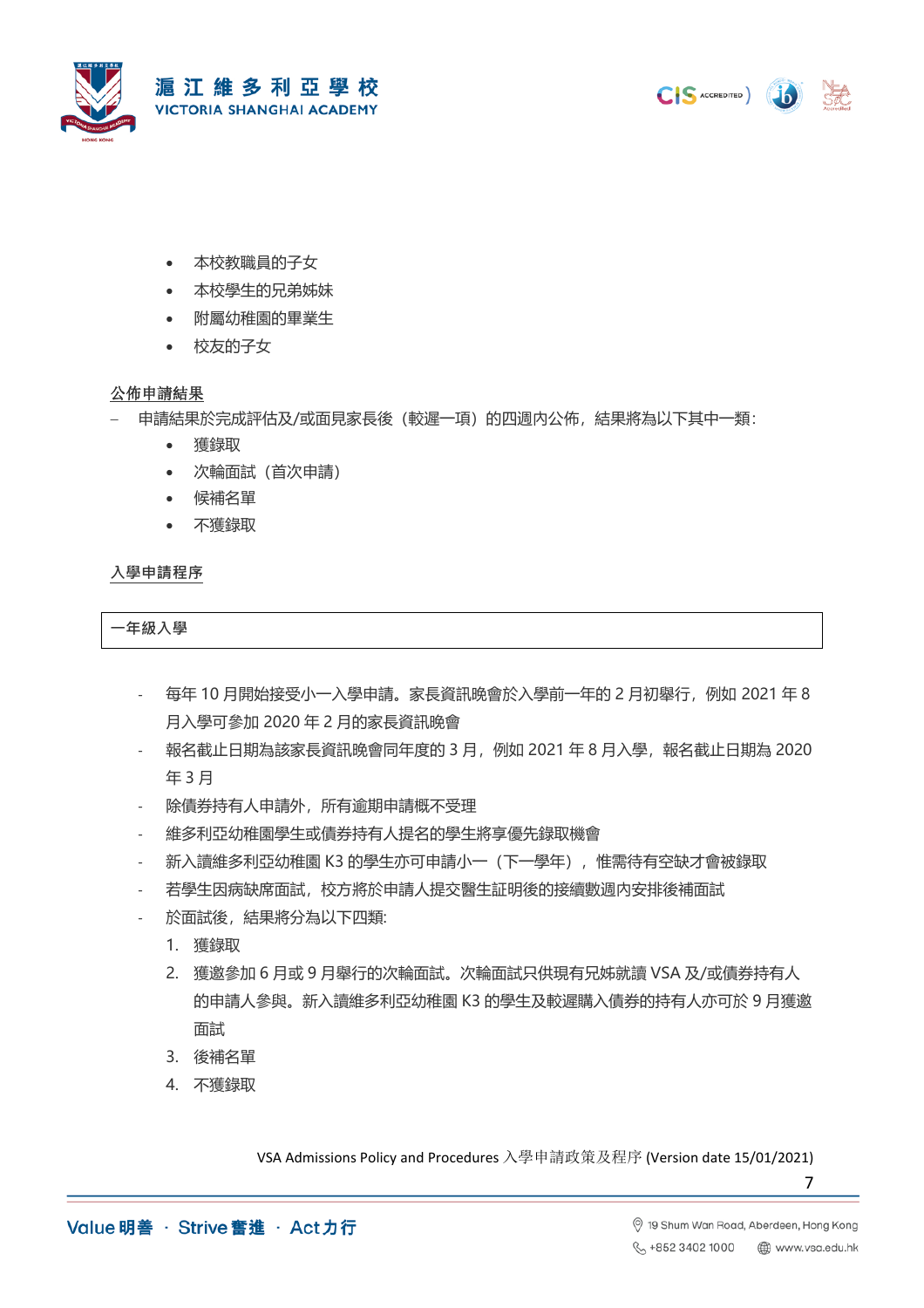



### **家長面談:**

校方將會邀請約 230 位學生家長參與家長面談。如現有子女就讀本校的家長則可獲豁免。

#### **學校導覽:**

任何感興趣的家長皆可報名參加。

**二至十一年級入學**

### **簡介會及學校導覽:**

為有興趣入讀的家長和學生而設的簡介會於學年期間定期舉辦,家長可於網上報名。校方會於每次活動 安排學校導覽和問答環節。

### **入學申請:**

請連同以下項目遞交網上申請表格:

- − 申請學生的証件相片
- − 申請學生的香港身份證/出生證明書/護照副本 (如申請學生為非本地學童,請附上入境處在其護照蓋 印的逗留期限簽證/入境許可紙副本)
- − 申請學生最近兩年的成績報告表副本
- − 入學申請費用港幣 1000 元,不設退還

**入學評核試:**

待有學額空缺,本校會為申請學生安排面試。

#### **一年級**

所有申請學生會被安排參與小組面試(以英語及普通話進行),經甄選入圍的學生及家長會被邀請與其中 一名學校高層管理成員會面。

## **二年級至十一年級**

申請學生須參與中文、英文及數學科筆試,並以英語及普通話進行面試。子女申請入讀中學及預料項目 的家長亦會被邀請於筆試同日與校方進行初步會面。按筆試成績經甄選入圍的學生家長(小學、中學及

VSA Admissions Policy and Procedures 入學申請政策及程序 (Version date 15/01/2021)